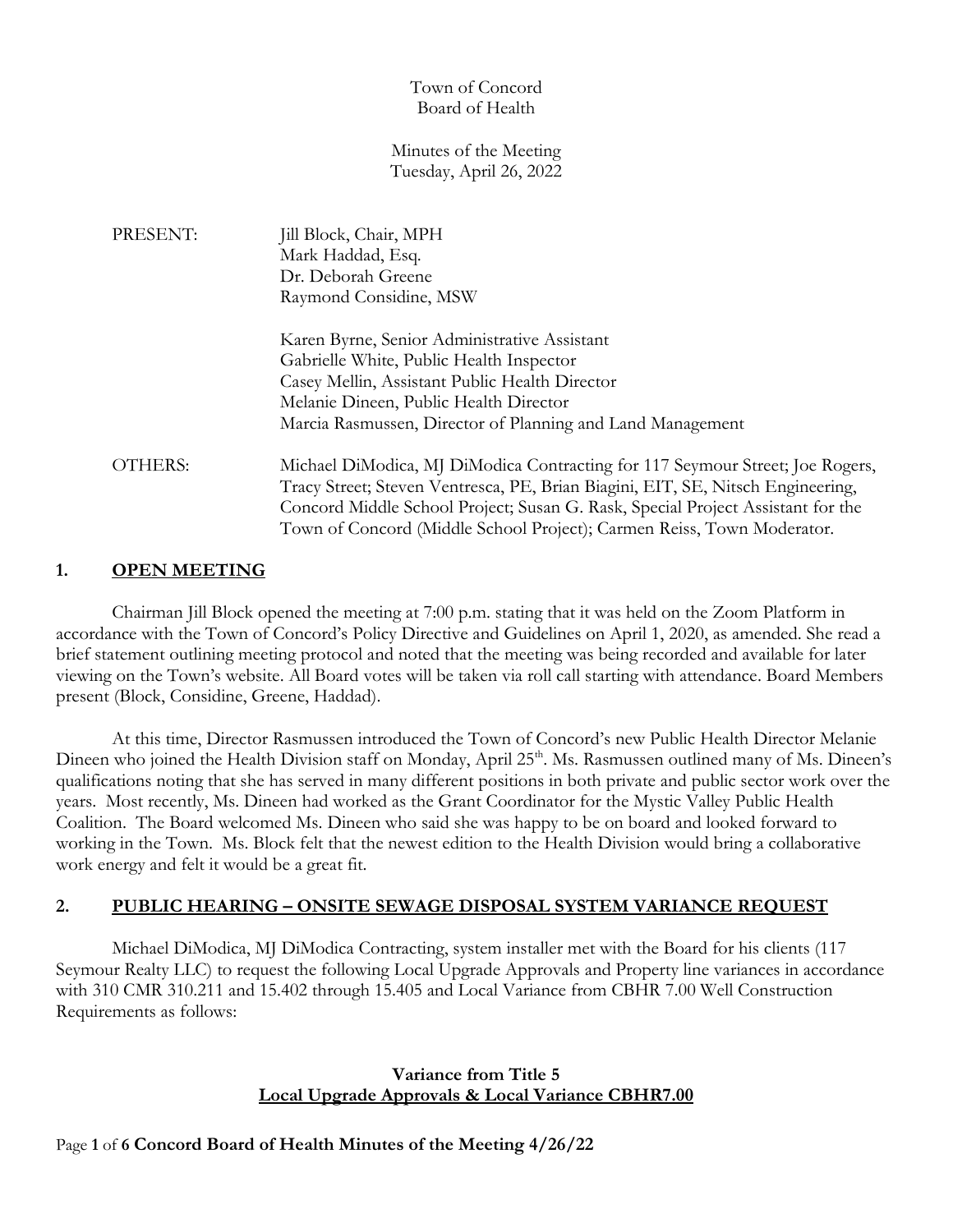- To construct a leaching field five feet from the property lines (on three sides of the Parcel 3225-2), instead of ten feet as required by Title 5 CMR 310.15.405(1)(a).
- To increase maximum allowable depth of components of an onsite sewage disposal system  $48" + /$ instead of 36" as required by Title 5 CMR 15.405(1)(b).
- To construct a leaching field ninety-five' feet from a private drinking water well (on abutting property), instead of one hundred feet from private well as required by title 5 CMR 15.405(1)(g) and Local Board of Health Regulations 7.05, Well Construction and Use Requirements (C), Table 1.

# **Background**

The Current leaching field and pump serving 117 Seymour Street is located across the street (PCL: 3225-2) (existing tank is located on 117 Seymour Street (PCL: 3223)) and is in hydraulic failure. This property is located within the White Pond area of town. It is also located within the Groundwater Conservancy Overlay District/Zone II Wellhead Protection Areas of public water supplies. Construction of replacement systems limit the number of bedrooms that the existing dwelling has (can be replaced in kind); for new construction systems located within a Nitrogen Sensitive Areas are limited to 440 gpd of design flow per day per acre except as set for in 310 CMR 15.216 (aggregate flows) or 15.217 (enhanced nitrogen removal).

Mike DiModica outlined the proposed plan and design for the replacement 2-bedroom home (220/gpd) with hopes to utilize the existing septic tank that was installed in 1992 and in good shape, add a Zabel filter and replace the failed leaching field with a leaching gallery design on the same lot across the street (PCL: 3225-2).

The Board discussed the plan and felt under the conditions this was the best solutions working with such limited lot sizes, etc. Abutter Joe Rogers thanked all involved for producing a design that he felt was suitable for all parties.

Following a brief discussion, Mark Haddad moved to APPROVE the variances with conditions set by Health Division staff as follows:

- 1. Install a leaching field five feet from (3) sides from the property lines on Parcel (3225-2), instead of ten feet as required by Title 5 CMR 310 15.405(1)(a) with the condition:
	- a. The property lines be certified by a Professional Land Surveyor 15.220 93) prior to the issuance of a Certificate of Compliance.
- 2. To construct a leaching field ninety-five feet from a private drinking water well, instead of one hundred feet from a private well as required by Title 5 CMR  $15.405(1)(g)$  and Regulations 7.05. Well Construction and Use Requirements (C), Table 1.
- 3. To increase maximum allowable depth of components of an onsite sewage disposal system  $48"$  +/instead of 36" as required by Title 5 CMR 15.405(1)(b)
- 4. A 2-bedroom deed restriction required to be filed PRIOR to issuance of Certificate of Compliance.

Dr. Greene seconded it. All VOTED in favor. (Roll Call: Block, Considine, Greene, Haddad in favor; motion carried (4-0).

# **3. PUBLIC HEARING – ONSITE SEWAGE DISPOSAL SYSTEM VARIANCE REQUEST**

Steven Ventresca, PE, Soil Evaluator and Brian Biagini, EIT, Soil Evaluator Nitsch Engineering, met with the Board for its client the Town of Concord Middle School (Sanborn Middle School, 835 Old Marlboro Road, Concord MA) to request:

# Page **2** of **6 Concord Board of Health Minutes of the Meeting 4/26/22**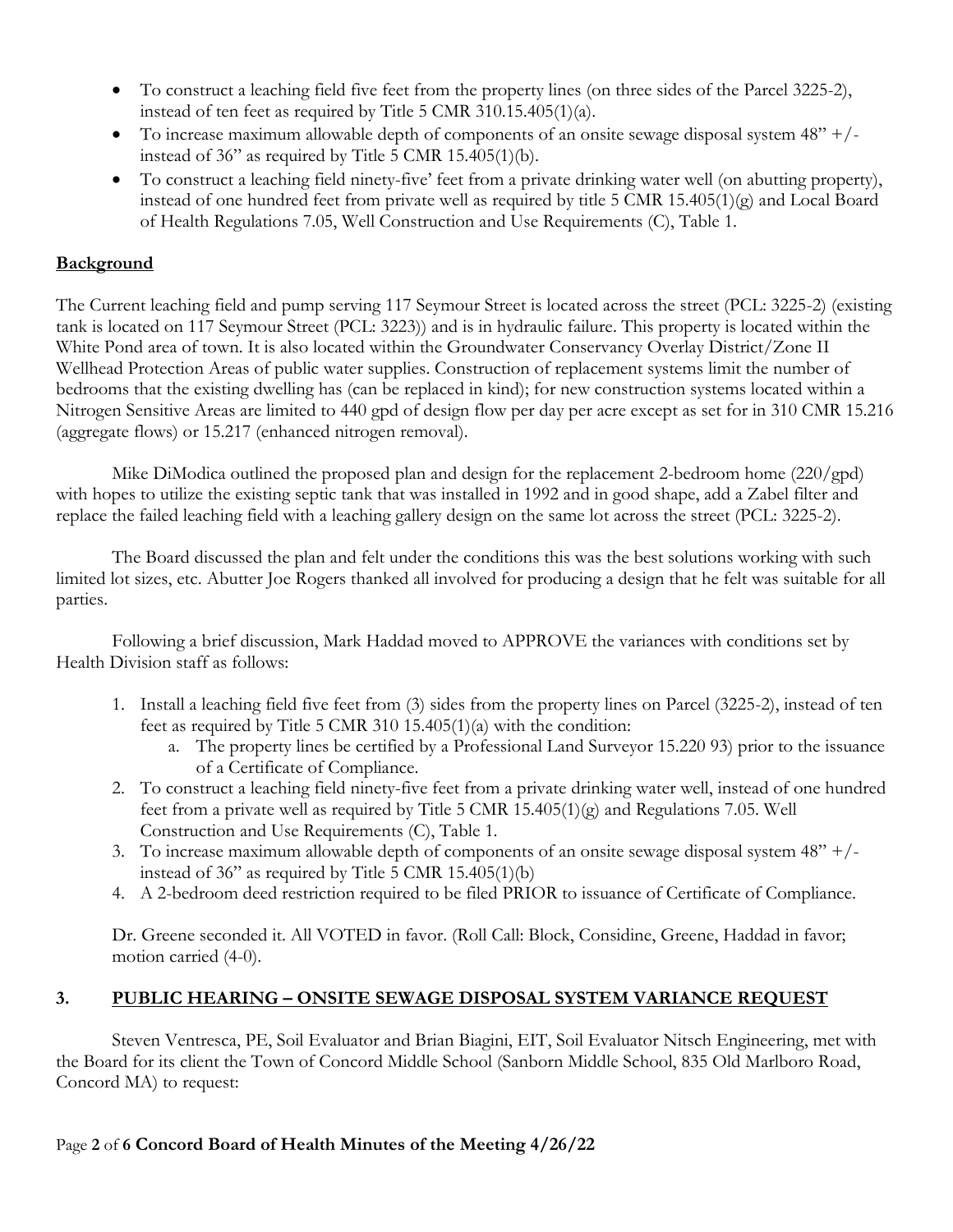# **Variance from Title 5**

- A design flow variance specifically for a school design pursuant to 310 CMR 15.416(Title 5)
	- o Variance Request to Massachusetts Department of Environmental Protection (MADEP) requires an Approval from the LBOH and a letter of support from the CBOH to submit the variance package to MADEP.

Mr. Ventresca, PE gave a brief overview of the project and outlined the reasoning behind the variance request specifically as it related to the school project being located entirely within the Groundwater Conservancy District/Zone II Well Protection. He thanked both Marcia Rasmussen, Director of Planning and Land Management and Susan Rask, Special Project Assistant for their input and for being on hand to provide additional information relative to the project if needed.

## **Background**

The Town of Concord is planning to demolish the existing Sanborn Middle School located at the above referenced address and replace it with a new school (in the same location) and it is expected to have a population of approximately 830 students, teachers and staff combined. Part of the project will include replacing the existing onsite sewage disposal system with an I/A Technology System (to be determined) to accommodate nitrogen loading requirements for a system located within the Groundwater Conservancy District.

Mr. Ventresca explained that prior to the demolition or submittal of a plan to the Local Board of Health (Staff) for permitting, Nitsch Engineering intends to apply to the MADEP for a variance in accordance with 310 CMR 15.316 – Variances for Schools from the standard Title 5 system sewage flow design criteria listed under 310 CMR 15.203<sup>1</sup>. He noted that 310 CMR 416 specifically pertains to school facilities and allows the use of water meter readings from similar facilities to establish a unit flow rate instead of the rates listed in CMR 310 15.203 and allows the sewage disposal unit flow to be established at 200% of the water usage.

He explained how Nitsch reviewed water usage data for the past five (5) yeas for the Concord Carlisle High School because of its similarity of size and 2015 construction. Covid-19 closure dates were not included. At 200% of the average water usage, the resulting sewage design flow is 7.23 GPD/per person. Mr Ventresca also noted several types of alternative technology systems (I/A Technology) being considered for the project such as infiltrators, Amphidrome, Bioclere and Aqua Point to name a few.

The Board reviewed the plan proposal as outlined by the system designer and the consensus was that since there will be no showers and the middle school is not utilized during the summer months, a request for the reduced design flow seemed appropriate. Following a brief discussion, Dr. Greene moved to approve the request as submitted and that a letter of support of the project be submitted to the Superintendent of Schools per MADEP request. Mark Haddad seconded it. All VOTED in favor. (Roll Call: Block, Considine, Greene, Haddad – in favor; motion carried 4-0). The Board directed Administrative Staff to draft and forward the variance and letter of support to Dr. Laurie Hunter, School Superintendent.<sup>2</sup>

# **4. COVID-19 UPDATE, PUBLIC MESSAGING MOVING FORWARD**

Board members briefly discussed how the Board would like to continue common sense education and messaging for prevention and spread of the Covid-19 virus. Although cases were increasing in some areas, the Board did not feel currently that any additional mask requirements (mandates) were necessary. At upcoming

<sup>&</sup>lt;sup>1</sup> Letter dated 4/18/22 from Nitsch Engineering

<sup>2</sup> Draft Copy attached dated 5/4/22

Page **3** of **6 Concord Board of Health Minutes of the Meeting 4/26/22**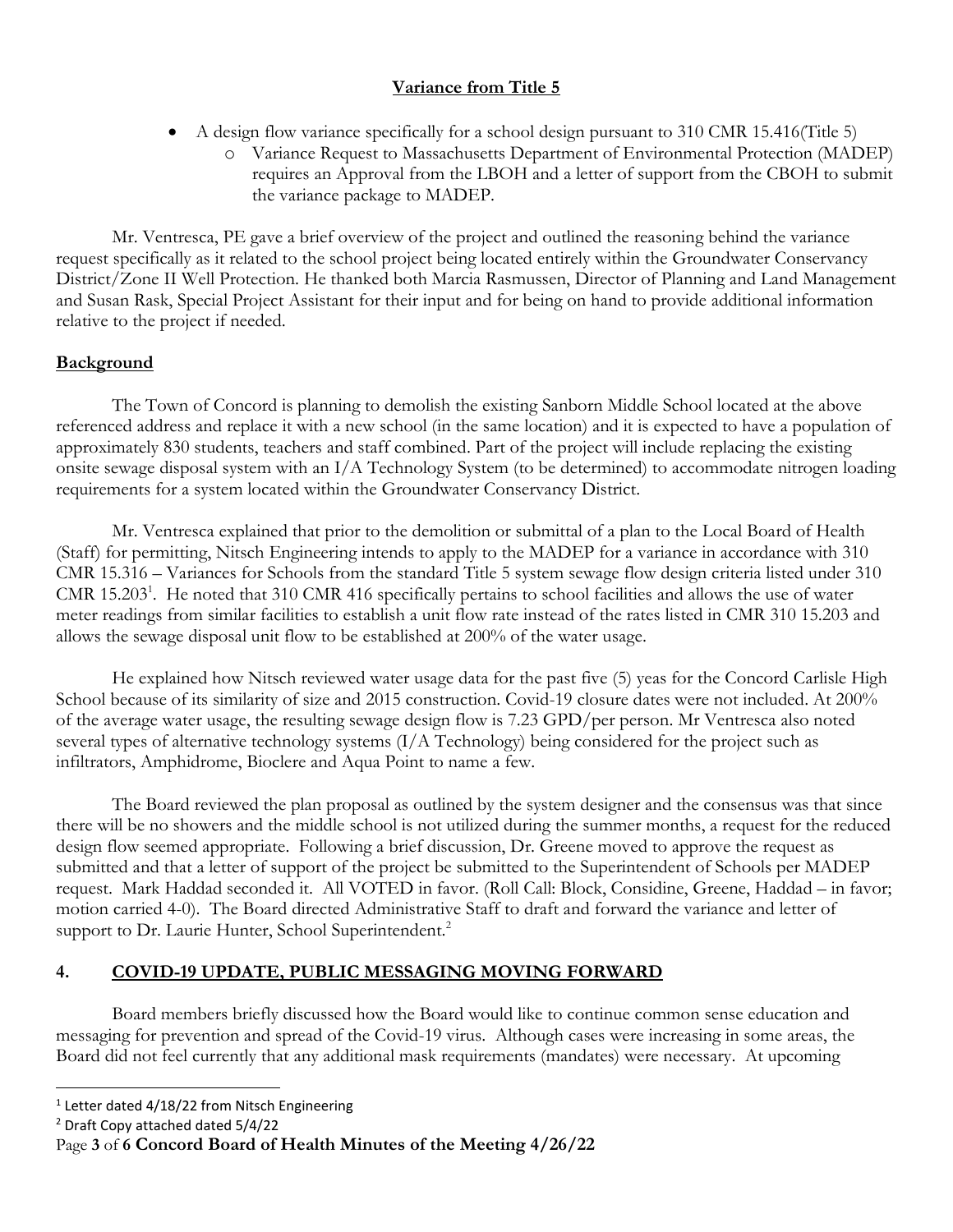meetings and once the new Public Health Director has acclimated herself, the Board felt that a strong public health message was important to maintain as it related to encouraging vaccinations, masking in large crowds when social distancing is not possible and monitoring the data with the public health team and the state data.

Jill Block noted that this was a good segue into the Town Moderator's request to review protocols that the Town planned to have in place for the Annual Town Meeting. Carmen Reiss, Town Moderator thanked the Board for its time and reviewed the Covid-19 safety protocols the Town planned for the upcoming Town Meeting. She noted that there would be (2) separate sections - (1) masks required and (2) masks optional sections for seating. Upon entrance to the high school residents would be required to wear masks while checking in and picking up meeting materials, but then could choose which section to sit in. The meeting would be hybrid as well so many residents may opt to watch from home.

Board members felt this was a commonsense approach allowing residents to decide for themselves what felt comfortable to them by providing a masked/unmasked area. Members recommended that this information be posted on the Town's website and sent out to residents as soon as possible. No further action required.

# **5. RECISSION OF NOISE VIOLATION – CONCORD MARKET**

## **Background**

The Concord Board of Health via its Agent (former Public Health Director Susan Rask) issued a noise complaint violation order against Concord Market in October 2021. The violation for the excessive noise levels (to abutters) by Concord Market has been rectified by the installation of sound insulation panels by the owners of the market. 3 In accordance with an agreement signed by Acting Public Health Director/Director of Planning and Land Management the Board of Health must officially vote to rescind the order on record.

After a review of the documents, Ray Considine moved that the Board officially rescind the Noise Order on Record against Concord Market dated 10/13/21 in accordance with the Stipulation of Dismissal Docket No 2021- 029. Mark Haddad seconded it. All VOTED in favor to approve. (Roll Call: Block, Considine, Greene, Haddad – in favor; motion carried 4-0).

# **6. BOARD MEMBER CHANGES**

Board members received copies of several resumes and volunteer cards to review for consideration as a potential replacement for the unexpired term left when Alma Healey, RN stepped down from the Board officially in March 2022. Chairman Jill Block called each potential candidate and felt that each person had unique qualities that could round out the Board's membership.<sup>4</sup>

Senior Administrative Assistant Karen Byrne reviewed the procedures for the Board as it related to making a recommendation to the Town Manager as the official Appointing Authority. Following a brief discussion, Dr. Greene moved that the Board recommend that James Whelan (nurse anesthetist) be considered for the Board of Health to replace and complete the unexpired term of Alma Healey. Ray Considine seconded it. All VOTED in favor to approve. (Roll Call: Block, Considine, Greene, Haddad – in favor; the motion carried 4-0).

Chair Jill Block asked Senior Administrative Assistant Karen Byrne to draft a memorandum and forward it to the Town Manager's Office.

<sup>3</sup> Order Issued on 10/13/21; Email from Marcia Rasmussen via Town Counsel (Anderson Krieger); Stipulation of Dismissal Docket No 2021-029

<sup>4</sup> Jill Block Summary Attached

Page **4** of **6 Concord Board of Health Minutes of the Meeting 4/26/22**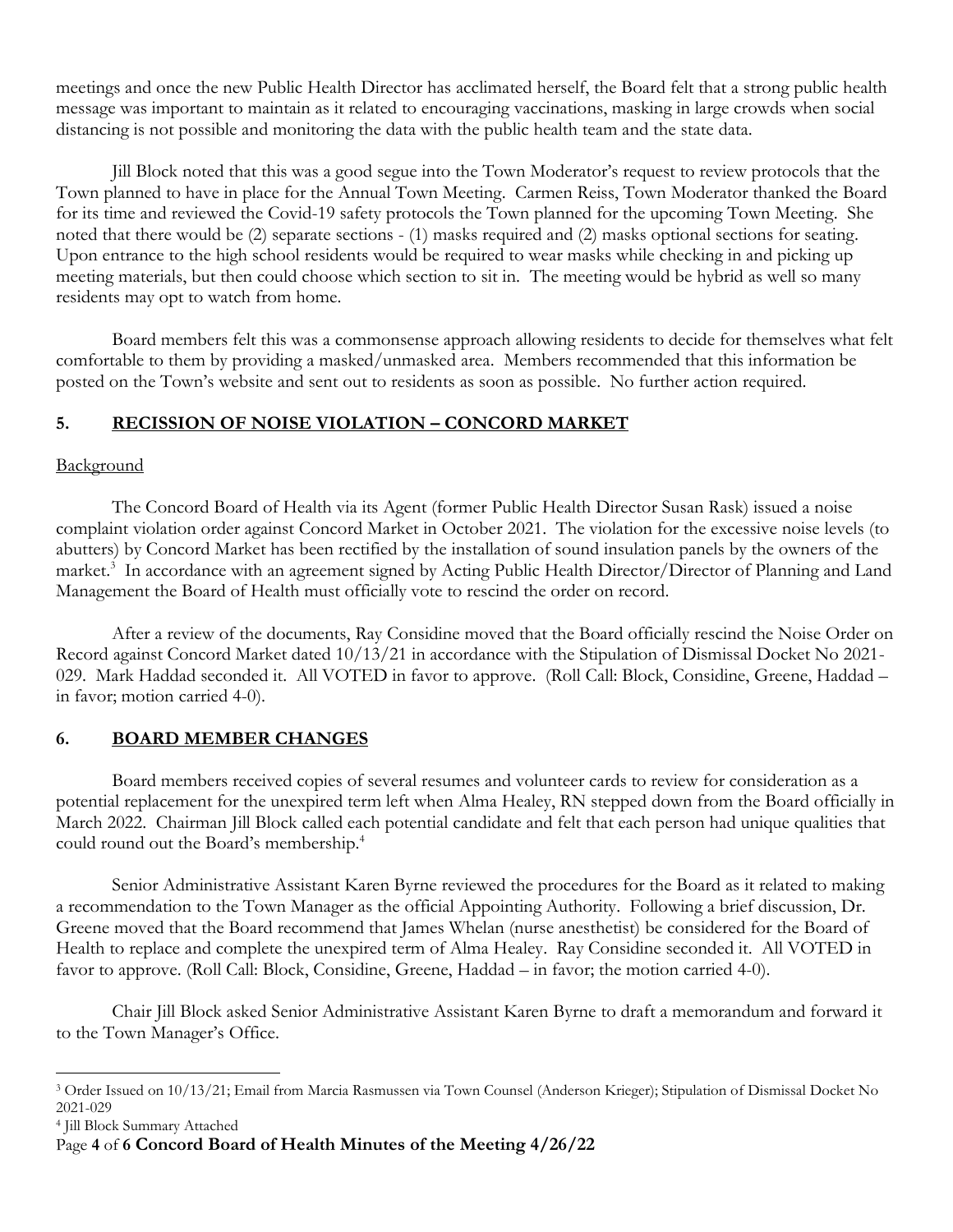## **7. BOARD MEMBER REPORTS**

There were none.

## **8. STAFF REPORTS**

Public Health Inspector Gabrielle White submitted a draft of a Restaurant/Food Establishment Guide that she has been the lead, in conjunction with Town Planner Elizabeth Hughes to present to the Economic Vitality Committee in the upcoming months. Board members provided positive feedback to Ms. White and commended her for the comprehensive information outlining the many layers of applying for a Restaurant or Food Service Establishment and commended her on a job well done.

### **9. BOARD CALENDAR & MINUTES**

The next regularly scheduled meeting for the Board is May 17, 2022.

The Board reviewed the minutes from the February 15, 2022. Dr. Greene moved to APROVE the minutes as submitted. Ray Considine seconded it. All VOTED in favor. (Block, Considine, Greene, Haddad – in favor; motion carried 4-0).

The meeting adjourned at approximately 8:45 p.m.